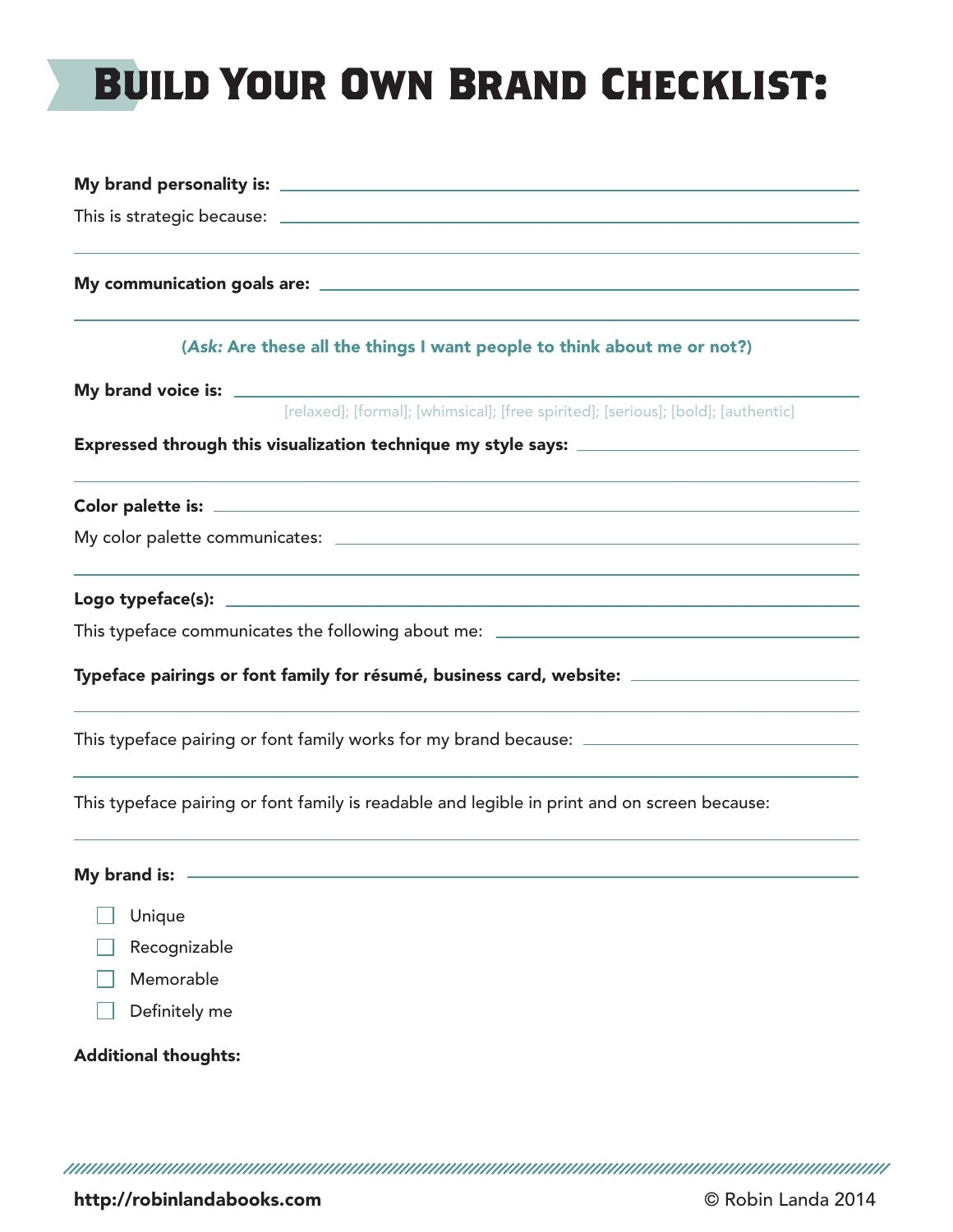## **The 10-Step Build Your Own Brand Worksheet:**

**1. CODIFY YOUR VISION.** Demonstrate your design sensibility through typography, color, visualization and composition.

**6. WRITE A SUCCINCT TWITTER BIO.** Make it straightforward or witty in sync with your brand voice.

#### **2. Determine the value or functional benefit you**

**PROMISE TO DELIVER.** What is your Unique Selling Proposition?

**7. Design a visual identity to best represent and dif-**

**FERENTIATE YOU.** Logo tells your visual story in a single unit.

#### **3. Tell pieces of your story across multiple channels.**

Determine how you will tell your brand story in specific media channels. Can you give people a story they will want to tell or share?

#### **8. Choose type for clarity, distinction and commu-**

**nication.** Consider how the typeface's visual voice works for your brand personality and visual style. What do the typeface's characteristics communicate on a secondary level?

#### **4. Determine your core verbal message.** What is your central message?

#### **9. Treat your resume as an information, identity and promo design problem.**

"Don't let design disrupt communication."

—Rob Wallace, Managing Partner and Strategic Director of Wallace Church, Inc.

**5. WRITE A PITHY ELEVATOR SPEECH.** First sentence draws listener in. Second sentence explains or starts a conversation. Third sentence is the takeaway, impression you want to leave.

#### **10. Offer a streamlined website experience that**

**SHOWCASES YOUR WORK.** Make it a museum "handshake" in sync with the other elements of your brand.